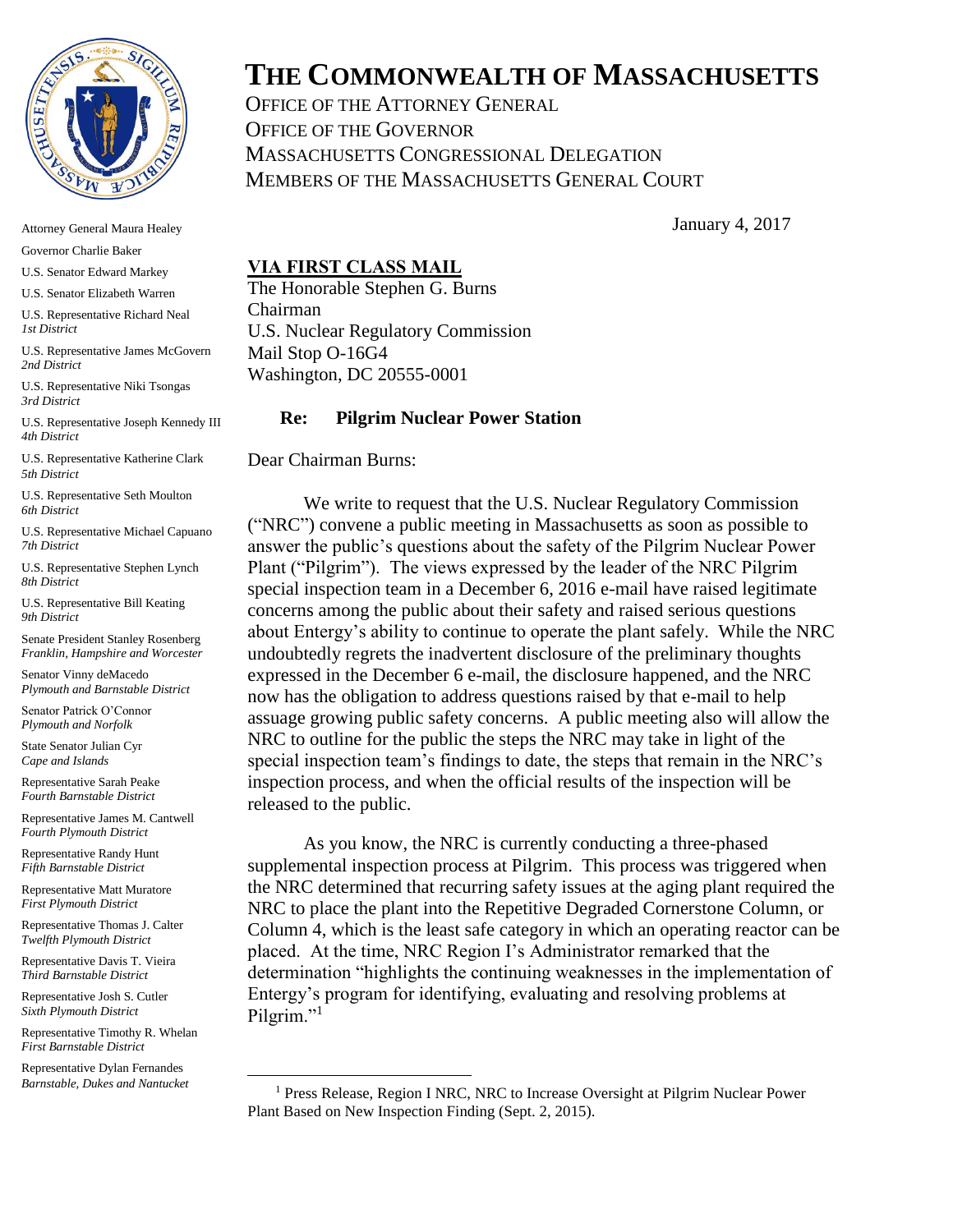Recently, an Entergy spokesperson stated that the inspection "is the next step in Pilgrim's process toward a return to industry excellence.<sup>"2</sup> While the spokesperson further claimed that Entergy has "worked hard to address the issues that led to station performance decline,"<sup>3</sup> the Company is quite clearly not working hard enough. In fact, Entergy was forced to shut the plant down again on December 15, 2016, when it discovered leaks in three of the eight main steam isolation valves, which are used to prevent radioactivity from leaking into the environment during a nuclear accident.<sup>4</sup> These events, of course, do not signify "a return to industry excellence." A public meeting also would allow the NRC to inform members of the community about how these leaks were discovered, the process and timeline associated with their repair, and how the public can be assured that they will not recur.

At the same time that the plant continues to experience safety-related problems, Entergy has asked the NRC to effectively exempt the company from Commission requirements to make plant modifications based on lessons learned from the March 2011 Fukushima Dai-ichi accident.<sup>5,6</sup> While Entergy has proposed alternative approaches for meeting some of the requirements, in light of the concerns raised in the December 6, 2016 e-mail and the on-going operational issues at Pilgrim, the NRC should not exempt Entergy from any safety-related requirements.

We understand that the NRC does not typically conduct public hearings during a pending inspection and do not ask that the NRC compromise its investigation by disclosing any confidential or privileged information. However, we respectfully submit that the unique circumstances arising from the public disclosure of the December 6 e-mail and the most recent plant shut down warrant an exception from the NRC's usual practice.

Sincerely,

Edward J. Marhey

Attorney General Maura Healey Governor Charlie Baker U.S. Senator Edward Markey

<sup>2</sup> Travis Anderson, *Pilgrim nuclear plant staff said to be 'overwhelmed*,' Boston Globe, Dec. 8, 2016, [https://www.bostonglobe.com/metro/2016/12/07/internal-nrc-memo-outlines-concerns-pilgrim-nuclear](https://www.bostonglobe.com/metro/2016/12/07/internal-nrc-memo-outlines-concerns-pilgrim-nuclear-plant/GFRYcbdBRgwo4PulROZBYN/story.html)[plant/GFRYcbdBRgwo4PulROZBYN/story.html.](https://www.bostonglobe.com/metro/2016/12/07/internal-nrc-memo-outlines-concerns-pilgrim-nuclear-plant/GFRYcbdBRgwo4PulROZBYN/story.html)

3 *Id.*

 $\overline{a}$ 

<sup>4</sup> Christine Legere, *Pilgrim remains shut down*, Cape Cod Times, Dec. 17, 2016,

[http://www.capecodtimes.com/news/20161217/pilgrim-remains-shut-down.](http://www.capecodtimes.com/news/20161217/pilgrim-remains-shut-down)

 $<sup>5</sup>$  Ltr. from John A. Dent, Jr., Entergy, to NRC, re Request for Extension to Comply with NRC Order 13-109,</sup> Order to Modify Licenses with Regard to Reliable Hardened Containment Vents Capable of Operation Under Severe Accident Conditions (June 24, 2016) (ADAMS Accession No. ML16187A325).

<sup>6</sup> *All Operating Boiling Water Reactor Licensees with Mark I and Mark II Containments*, Order Modifying Licenses with Regard to Reliable Hardened Containment Vents. EA-13-109 (Effective Immediately) (June 6, 2013).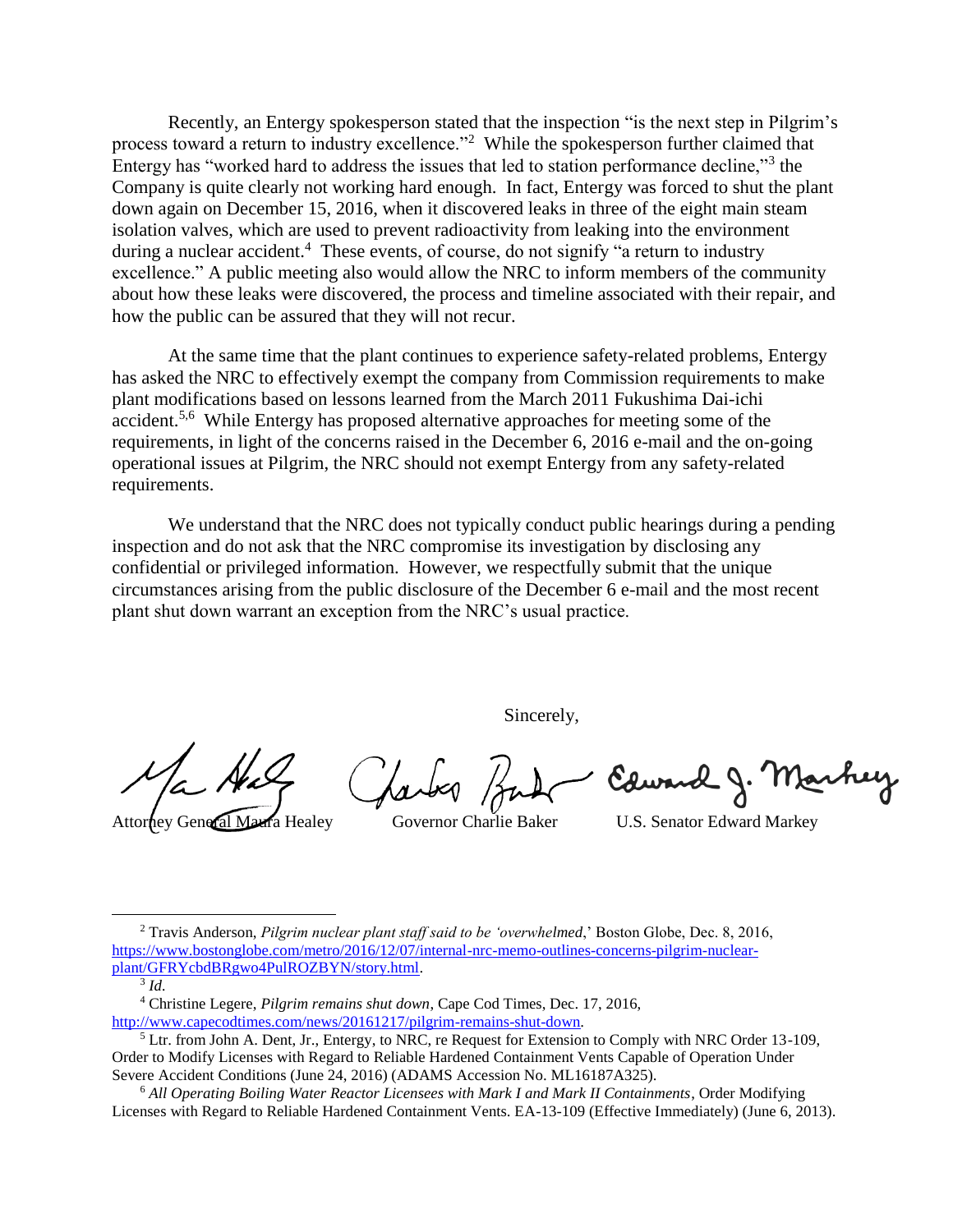Vigetate

U.S. Representative James McGovern U.S. Representative Niki Tongas *2nd District 3rd District*

U.S. Representative Joseph Kennedy III U.S. Representative Katherine Clark *4th District 5th District*

*6th District 7th District*

*8th District 9th District*

<del>J</del>an Rosenber

Senate President Stanley Rosenberg Senator **Vin**y deMacedo *Franklin, Hampshire and Worcester Plymouth and Barnstable District*

a

Senator Patrick O'Connor Senator Julian Cyr *Plymouth and Norfolk Cape and Islands*

U.S. Senator Elizabeth Warren 
U.S. Representative Richard Neal *1st District*

Niki Tompi

atherine M. Clark す

Michael

U.S. Representative Seth Moulton U.S. Representative Michael Capuano

UNCO AM illin K.

 $\int u \overline{u} \overline{u}$